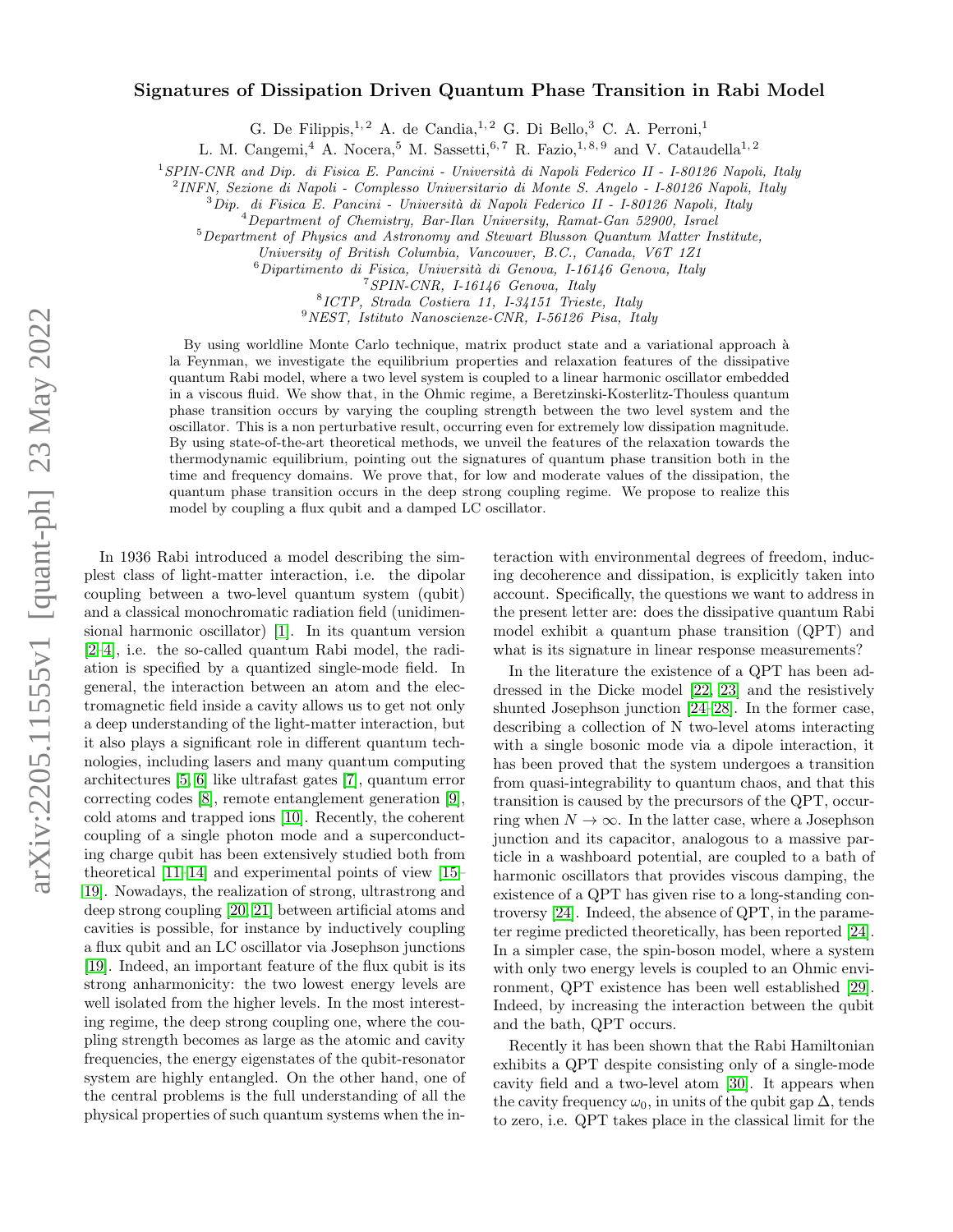harmonic oscillator. In particular, it has been proved that: 1) the number of spins in the Dicke model and the ratio  $\Delta/\omega_0$  in the Rabi model play an identical role; 2) the open Rabi model exhibits a mean field second-order dissipative phase transition [\[31\]](#page-4-21). These predictions have been experimentally observed [\[32\]](#page-4-22).

In this letter we show that in the fully quantum limit, i.e.  $\omega_0/\Delta \neq 0$ , the dissipative Rabi model exhibits another and completely different QPT: by increasing the qubit-resonator interaction a Beretzinski-Kosterlitz-Thouless (BKT) QPT occurs. In particular, we prove that this is a not perturbative result. Indeed, QPT takes place for any fixed, but nonvanishing, value of the coupling between the cavity and the bath. Firstly, by using worldline Monte Carlo (WLMC) method [\[33,](#page-5-0) [34\]](#page-5-1), based on the path integrals, and a variational approach à la Feynman [\[33–](#page-5-0)[35\]](#page-5-2), we investigate the equilibrium properties of the dissipative quantum Rabi model. We prove that, in the Ohmic regime, a BKT QPT occurs by varying the coupling strength between the two level system and the oscillator, even for extremely low dissipation magnitude. In particular, by indicating with  $\alpha_{cav}$  the strength of the coupling between the cavity and the bosonic bath, we show that QPT sets in when  $4g^2 \alpha_{cav} \simeq \omega_0^2$ , i.e., for low and moderate values of the dissipation,  $\alpha_{cav} \lesssim 0.25$ , QPT occurs in the deep strong coupling regime that, nowadays, can be experimentally reached. Furthermore, by using matrix product state simulations (MPS) [\[36–](#page-5-3)[40\]](#page-5-4), and combining the Mori formalism [\[41\]](#page-5-5) and a variational approach à la Feynman, we investigate also the relaxation processes towards the thermodynamic equilibrium. They allow us to identify the signatures of the QPT both in the time and frequency domains, establishing a relation between the order parameter and a typical linear response measurement like the magnetic susceptibility.

The Model. The Hamiltonian is written as:

$$
H = H_{Q-O} + H_I,\tag{1}
$$

where: 1)  $H_{Q-O} = -\frac{\Delta}{2}\sigma_x + \omega_0 a^{\dagger}a + g\sigma_z(a + a^{\dagger})$  describes the qubit-oscillator system,  $\Delta$  being the tunneling matrix element,  $a(a^{\dagger})$  standing for the annihilation (creation) operator for the bosonic field with frequency  $\omega_0$ , and g representing the strength of the coupling; 2)  $H_I = \sum_{i=1}^{N} \left[ \frac{p_i^2}{2M_i} + \frac{k_i}{2}(x - x_i)^2 \right]$  describes the environmental degrees of freedom and their interaction with the resonator. The bath is represented as a collection of harmonic oscillators with frequencies  $\omega_i^2 = \frac{k_i}{M_i}$ , and coordinates and momenta given by  $x_i$  and  $p_i$  respectively; furthermore  $x$  denotes the position operator of the resonator with mass m:  $x = \sqrt{\frac{1}{2m\omega_0}}(a + a^{\dagger})$ . Units are such that  $\hbar = k_B = 1$ . We emphasize that, in Eq.[\(1\)](#page-1-0),  $\sigma_x$  and  $\sigma_z$ are Pauli matrices with eigenvalues 1 and −1. The dissipative environment is modeled as a strictly Ohmic bath with spectral density:  $J(\omega) = \sum_{i=1}^{N} \frac{k_i \omega_i}{2m \omega_0} \delta(\omega - \omega_i) =$  $\alpha_{cav}\omega$ . Here the adimensional parameter  $\alpha_{cav}$  measures

the strength of the coupling. By means of the unitary transformation that diagonalizes the Hamiltonian of the cavity and its environment, the model can be mapped [\[12,](#page-4-23) [14\]](#page-4-10) to the Hamiltonian of a single two level system, with gap  $\Delta$ , interacting, through  $\sigma_z$  operator, with a structured bosonic bath. The effective spectral density function,  $J_{eff}(\omega) = \sum_{i=1}^{N+1} l_i^2 \delta(\omega - \tilde{\omega}_i)$ , is given by:

<span id="page-1-1"></span>
$$
J_{eff}(\omega) = \frac{2g^2 \omega_0^2 \alpha_{cav} \omega}{(\omega^2 - \omega_0^2)^2 + (\pi \alpha_{cav} \omega_0 \omega)^2},
$$
 (2)

 $\tilde{\omega}_i$  being the frequencies of the  $N+1$  bosonic normal modes stemming from the diagonalization of the cavityenvironment Hamiltonian, and  $l_i$  the couplings with  $\sigma_z$ . We emphasize that  $J_{eff}(\omega)$  features a Lorentzian peak at the oscillator frequency  $\omega_0$  with width  $\pi \alpha_{cav} \omega_0$ , and, at low frequencies,  $\omega \ll \omega_0$ , exhibits an Ohmic behavior,  $J_{eff}(\omega) \simeq \frac{\alpha_{eff}}{2}\omega$ , with  $\alpha_{eff} = 4g^2 \alpha_{cav}/\omega_0^2$ . In the following we introduce a cutoff frequency  $\omega_c$  and set  $\alpha_{cav} = 0.2, \omega_0 = 0.75\Delta$ , and  $\omega_c = 10\Delta$ .

QPT Evidences at the Thermodynamic Equilibrium. We investigate the equilibrium properties by using two different approaches. The first of them is WLMC method, based on the path integrals [\[33,](#page-5-0) [34\]](#page-5-1). Here the elimination of the bath degrees of freedom leads to an effective Euclidean action [\[29,](#page-4-19) [42\]](#page-5-6):

$$
S = \frac{1}{2} \int_0^\beta d\tau \int_0^\beta d\tau' \sigma_z(\tau) K(\tau - \tau') \sigma_z(\tau'), \qquad (3)
$$

<span id="page-1-0"></span>where  $\beta = 1/T$  (T is the system temperature), and the kernel is expressed in terms of the spectral density  $J_{eff}(\omega)$  and the bath propagator:  $K(\tau)$  =  $\int_0^\infty d\omega J_{eff}(\omega) \frac{\cosh[\omega(\frac{\beta}{2}-\tau)]}{\sinh(\frac{\beta\omega}{2})}$  $\frac{\sin[\omega(\frac{\beta\omega}{2})]}{\sinh(\frac{\beta\omega}{2})}$ . In particular, for  $\beta \to \infty$ , the kernel has the following asymptotic behavior:  $K(\tau) =$  $\frac{\alpha_{eff}}{2\tau^2}$ . The problem turns out to be equivalent to a classical system of spin variables distributed on a chain with length  $\beta$ , and ferromagnetically interacting with each other  $(\tau \text{ and } \tau' \text{ label the spins on the chain})$ . In the following we will prove that the asymptotic behavior of  $K(\tau)$  determines the onset of the QPT. The functional integral is done with Poissonian measure adopting a cluster algorithm [\[42,](#page-5-6) [43\]](#page-5-7), based on the Swendsen-Wang approach [\[44\]](#page-5-8). This method is equivalent to the sum of all the Feynman diagrams. The second approach [\[33,](#page-5-0) [34\]](#page-5-1) is based on two steps: 1) firstly the exact elimination of the bath degrees of freedom leads to an effective quantum problem where the interaction, non-local in time, is between the qubit and itself; 2) in the next step, the variational principle of the quantum mechanics, adapted by Feynman to this problem, is applied. The idea is to introduce a model Hamiltonian,  $H_M$ , where one replaces the bath with a discrete collection of fictitious modes, whose frequencies and coupling strengths are variationally determined. In the spin-boson problem, we have shown that a small number of these bosonic modes is enough to correctly describe any physical property [\[33,](#page-5-0) [34\]](#page-5-1).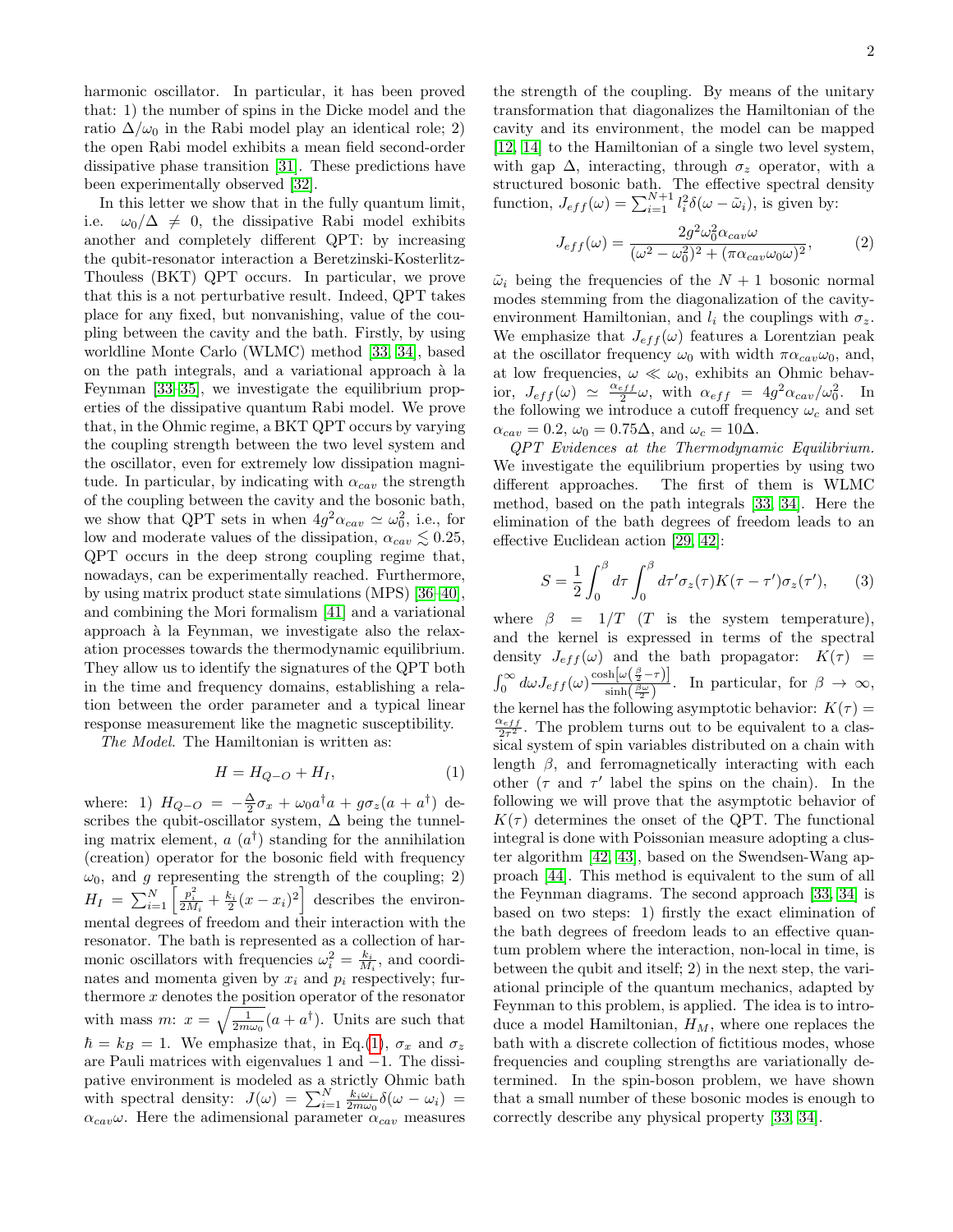

<span id="page-2-0"></span>FIG. 1. (color online)  $\langle H_Q \rangle / \Delta$  (a), and  $M^2$  (b) vs  $g/\Delta$ at  $\beta \Delta = 10$ , and  $\beta \Delta = 10^3$ : comparison between WLMC method and variational approach (MC and Var in the figure).

In Fig. [1](#page-2-0) we plot  $\langle H_Q \rangle$ , in units of  $\Delta$ , with  $H_Q =$  $-\frac{\Delta}{2}\sigma_x$ , i.e. the two-level system Hamiltonian, and qubit squared magnetization,  $M^2 = \frac{1}{\beta} \int_0^\beta d\tau \langle \sigma_z(\tau) \sigma_z(0) \rangle$ , as a function of  $g/\Delta$ , for two different temperatures:  $T =$  $10^{-1}\Delta$  and  $T = 10^{-3}\Delta$ . The plots point out the successful agreement between the two proposed approaches. As expected, by increasing  $g/\Delta$ ,  $\langle H_Q \rangle$  increases, indicating a progressive reduction of the effective tunnelling. Interestingly, we emphasize that  $\langle H_Q \rangle$  is always different from zero, even for extremely large values of  $g/\Delta$ , and slightly depends on the temperature. On the other hand,  $M<sup>2</sup>$  increases from 0 to about 1, in a steeper and steeper way by lowering  $T$ , signaling an incipient QPT, that is a BKT QPT. Indeed, in a BKT transition, the quantity  $M^2$ should exhibit a discontinuity at a critical value of  $g/\Delta$ and  $T = 0$  [\[45,](#page-5-9) [46\]](#page-5-10). In order to get a precise estimation of the critical value of the coupling, i.e.  $g_c$ , and then critical value of  $\alpha_{eff}$ , i.e.  $\alpha_c$ , we adapt the approach suggested by Minnhagen et al. in the framework of the XY model [\[47,](#page-5-11) [48\]](#page-5-12). In the present context, the roles of the chirality and the lattice size are played by squared magnetization and inverse temperature  $\beta$ , respectively. Defining the scaled order parameter  $\Psi(\alpha_{eff}, \beta) = \alpha_{eff} M^2$ , the BKT theory predicts:  $\frac{\Psi(\alpha_c,\beta)}{\Psi_c} = 1 + \frac{1}{2(\ln \beta - \ln \beta_0)}$ , where  $\beta_0$  is the only fitting parameter and  $\Psi_c = \Psi(\alpha_c, \beta \to \infty)$  is the universal jump that is expected to be equal to one. In this scenario, the function  $G(\alpha_{eff}, \beta) = \frac{1}{\Psi(\alpha_{eff}, \beta) - 1} - 2 \ln \beta$ should not show any dependence on  $\beta$  at  $\alpha_{eff} = \alpha_c$ . In Fig. [2a](#page-2-1) we plot the function  $G(\alpha_{eff}, \beta)$ , as a function of β, for different values of  $g/\Delta$ , and then  $\alpha_{eff}$ . The plots clearly show that there is a value of  $\alpha_{eff}$  such that G is independent on  $\beta$ . This determines  $\alpha_c$ . In the presence of a purely Ohmic bath, i.e.  $J(\omega) = \frac{\alpha}{2} \omega \Theta(\omega_c - \omega)$ , the critical value of  $\alpha$  is about 1.05 at  $\omega_c = 10\Delta$  [\[33\]](#page-5-0). In Fig. [2b](#page-2-1) we plot  $g_c/\Delta$  vs  $\omega_0/\Delta$  compared with that obtained by taking into account only the low-frequency contribution of the spectral density function, i.e. by imposing  $\alpha_c = 4g_c^2 \alpha_{cav}/\omega_0^2 = 1.05$ . The successful agreement clearly shows that QPT is driven by the asymptotic behavior of the spectral density, i.e. by the long range interaction of the mapped spin system that decays as  $1/\tau^2$ . In order to furtherly corroborate this observation, we take into account also the direct influence of the environment on the qubit, i.e. we add another contribution in the spectral density function of Equation [\(2\)](#page-1-1):  $\frac{\alpha_q}{2}\omega\Theta(\omega_c-\omega)$ . It stems from the interaction between an Ohmic bath and the qubit through the operator  $\sigma_z$ . In Fig. [2c](#page-2-1) we compare  $g_c/\Delta$  vs  $\alpha_q$ , computed by means of MC technique at  $\omega_0/\Delta = 0.75$ , with that obtained by retaining only the low-frequency contribution in the bath spectral density, i.e. by imposing  $\alpha_q + \alpha_{eff} = 1.05$ . The plot, also in this case, points out the robustness of the previously discussed hypothesis. It is worth noting that the equation determining the QPT onset, i.e.  $\alpha_c = 4g_c^2 \alpha_{cav}/\omega_0^2 = 1.05$ , proves that, for  $\alpha_{cav} \lesssim 0.25$ , the quantum transition occurs in the deep strong coupling regime.



<span id="page-2-1"></span>FIG. 2. (color online) a) The function G vs  $\beta \Delta$  at  $g \simeq g_c$  by using WLMC technique;  $g_c/\Delta$  vs  $\omega_0/\Delta$  (b) and  $\alpha_q$  (c): comparison between WLMC method and an effective theory based only on the low frequency contribution of the spectral density  $(\omega_0/\Delta = 0.75$  in (c)); d) the qubit effective gap at two different temperatures: comparison between WLMC technique and variational approach (MC and Var in the figure).

QPT Evidences from Relaxation Function and Magnetic Susceptibility. Let's suppose that the system at  $t = -\infty$  is at the thermal equilibrium. The response of the system to a perturbation, adiabatically applied from  $t = -\infty$  and cut off at  $t = 0$ , can be calculated within the Mori formalism and the linear response theory [\[49\]](#page-5-13). In particular, in the presence of a small magnetic field h along z axis,  $\forall t \geq 0$  the most important physical quantity is the qubit relaxation function  $\Sigma_z(t) = \frac{\langle \sigma_z(t) \rangle}{\langle \sigma_z(0) \rangle}$  (calculated in the absence of h, being  $t \geq 0$ ). Within the Mori formalism [\[41\]](#page-5-5), after introducing a Hilbert space of operators (whose invariant parts are set to be zero), with the inner product defined by  $(A, B) = \frac{1}{\beta} \int_0^{\beta} \langle e^{sH} A^{\dagger} e^{-sH} B \rangle ds$ , it is possible to prove that  $\Sigma_z(t) = \frac{(\sigma_z(0), \sigma_z(t))}{(\sigma_z(0), \sigma_z(0))}$ .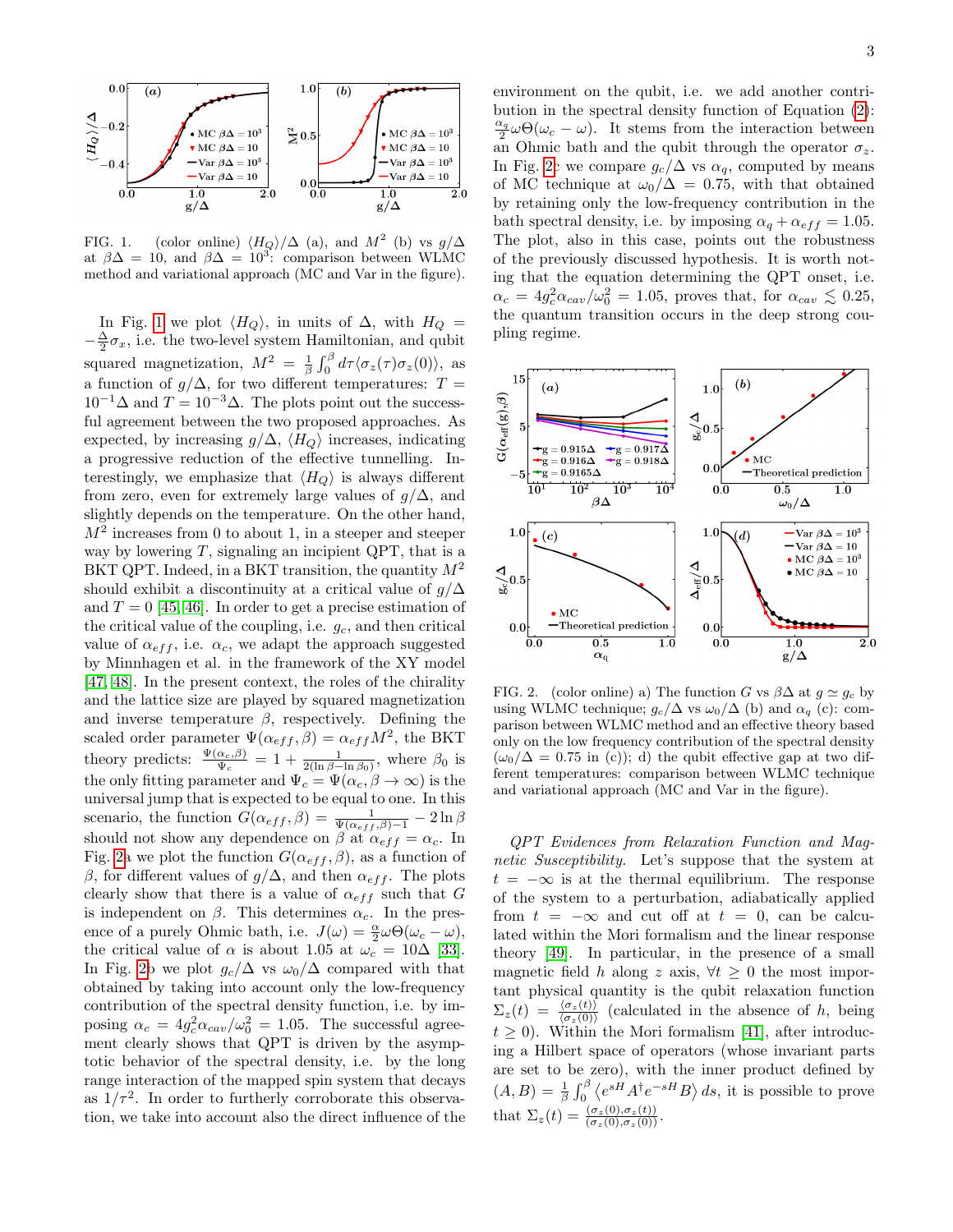

<span id="page-3-2"></span>FIG. 3. (color online)  $\Sigma_z(t)$  at different values of  $g/\Delta$ : comparison between Feynman-Mori (FM) approach ( $\beta\Delta$  = 5000) and MPS method  $(T = 0)$ . In the inset of panel (d) MPS simulation at  $g \simeq g_c$ , where there is no relaxation.

Furthermore  $\Sigma_z(z)$ , the Laplace-transformed relaxation function, is strictly related to the magnetic susceptibility  $\chi(z) = -i \int_0^\infty e^{izt} \langle [\sigma_z(t), \sigma_z(0)] \rangle dt$ , where z lies in the complex upper half plane, i.e.  $z = \omega + i\epsilon$ , with  $\epsilon > 0$ . Indeed  $\Sigma_z(z) = i \frac{(\chi(z) - \chi(z=0))}{M^2 \beta z}$ , that is the analogue of the relation between the optical conductivity and the current-current correlation function in solids [\[50\]](#page-5-14). By using the eigenbasis of the interacting system Hamiltonian and the commutation relation  $[\sigma_z, H] = -i\Delta\sigma_y$ , it is straightforward to deduce the following two very interesting properties:

> <span id="page-3-0"></span> $M^2\beta = -\frac{2}{\epsilon}$ π  $\int^{\infty}$ 0  $\Im(\chi(\omega))$  $\frac{\partial(u)}{\partial \omega}d\omega,$  (4)

and

<span id="page-3-1"></span>
$$
\Sigma_z(z) = \frac{i}{z} + \frac{(\sigma_y, \sigma_y)}{(\sigma_z, \sigma_z)} \Delta^2 \Sigma_y(z).
$$
 (5)

Equation [\(4\)](#page-3-0) shows that the behavior of the magnetic susceptibility at low frequencies is directly related to the order parameter of QPT. Note that  $M^2\beta$ , when  $\beta \to \infty$ , tends to a finite constant depending on g for  $g < g_c$ , whereas, at  $g \ge g_c$ , diverges. On the other hand, equa-tion [\(5\)](#page-3-1), which establishes a connection between  $\Sigma_z(z)$ and  $\Sigma_{y}(z)$ , i.e. between the two relaxation functions along  $z$  and  $y$  axes, allows to define an effective gap:  $\Delta^2_{eff} = \frac{(\sigma_y, \sigma_y)}{(\sigma_z, \sigma_z)} \Delta^2$ . In particular it restores the bare qubit gap  $\Delta$  at  $g = 0 = \alpha_{cav}$ . In Fig. [2d](#page-2-1) we plot the effective gap, in units of  $\Delta$ , as function of  $g/\Delta$  at two different temperatures. We emphasize that this important physical quantity provides a precise indication of the onset of QPT, being related to  $M^2$ . Indeed  $(\sigma_z, \sigma_z) = M^2$  and  $(\sigma_y, \sigma_y) = \frac{2 \langle \sigma_x \rangle}{\beta \Delta}$ . It is worth noticing that simple, but not accurate, variational approaches, based on polaronic unitary transformations [\[12\]](#page-4-23), provide a discontinuity in the quantity  $\langle H_Q \rangle$  that is generally associated to the onset of QPT. We highlight that this jump is an artifact

of this kind of approximate methods, indeed it is present neither in WLMC technique nor the variational approach `a la Feynman as previously discussed. It confirms that  $\Delta_{eff}$ , and then  $M^2$ , and not  $\langle H_Q \rangle$  represents the right order parameter of QPT.



FIG. 4. (color online)  $\Sigma_z(\omega)$  at different values of  $g/\Delta$  within Feynman-Mori approach ( $\beta\Delta = 5000$ ).

In a previous paper [\[34,](#page-5-1) [50\]](#page-5-14) we have proved that  $\Sigma_u(z)$ can be exactly expressed in terms of a weighted sum contributions associated to the eigenstates of the interacting system, each characterized by its own frequencydependent relaxation time:

$$
\Sigma_y(z) = \sum_n P_n \frac{i}{z + iM_n(z)},\tag{6}
$$

with  $\sum_{n} P_n = 1$ . We emphasize that so far there is no approximation. Here, we combine, for the calculation of  $\Sigma_{\nu}(z)$ , the short-time approximation, typical of the memory function formalism  $[41]$ , and the approach à la Feynman, by replacing, in  $M_n(z)$ , the exact eigenstates of H with that ones of  $H_M$ , whose parameters are variationally determined. Indeed, since the commutator between  $\sigma_y$  and H involves a contribution proportional to the qubit-boson coupling, the short-time approximation can be more easily implemented for the calculation of the relaxation function  $\Sigma_{y}(z)$  [\[34\]](#page-5-1). Once  $\Sigma_{y}(z)$  is known, Equa-tion [\(5\)](#page-3-1) allows us to obtain  $\Sigma_z(t)$ . In Fig. [3](#page-3-2) we compare  $\Sigma_z(t)$  with that obtained through MPS approach [\[51\]](#page-5-15), where a standard matrix product operator representation of the time evolution operator  $U(t + dt, t) = \exp(-iH dt)$ [\[37\]](#page-5-16) is implemented using the ITensor library [\[39\]](#page-5-17). This method allows us to simulate the non-equilibrium dynamics of long-ranged model Hamiltonians starting from a generic initial state. In our case the initial state is the ground state of  $H$  in the presence of a small magnetic field along z axis, as previously discussed.

The plots in Fig. [3](#page-3-2) show that, at weak coupling, the dynamics is characterized by Rabi oscillations, whose amplitude and frequency reduce by increasing the strength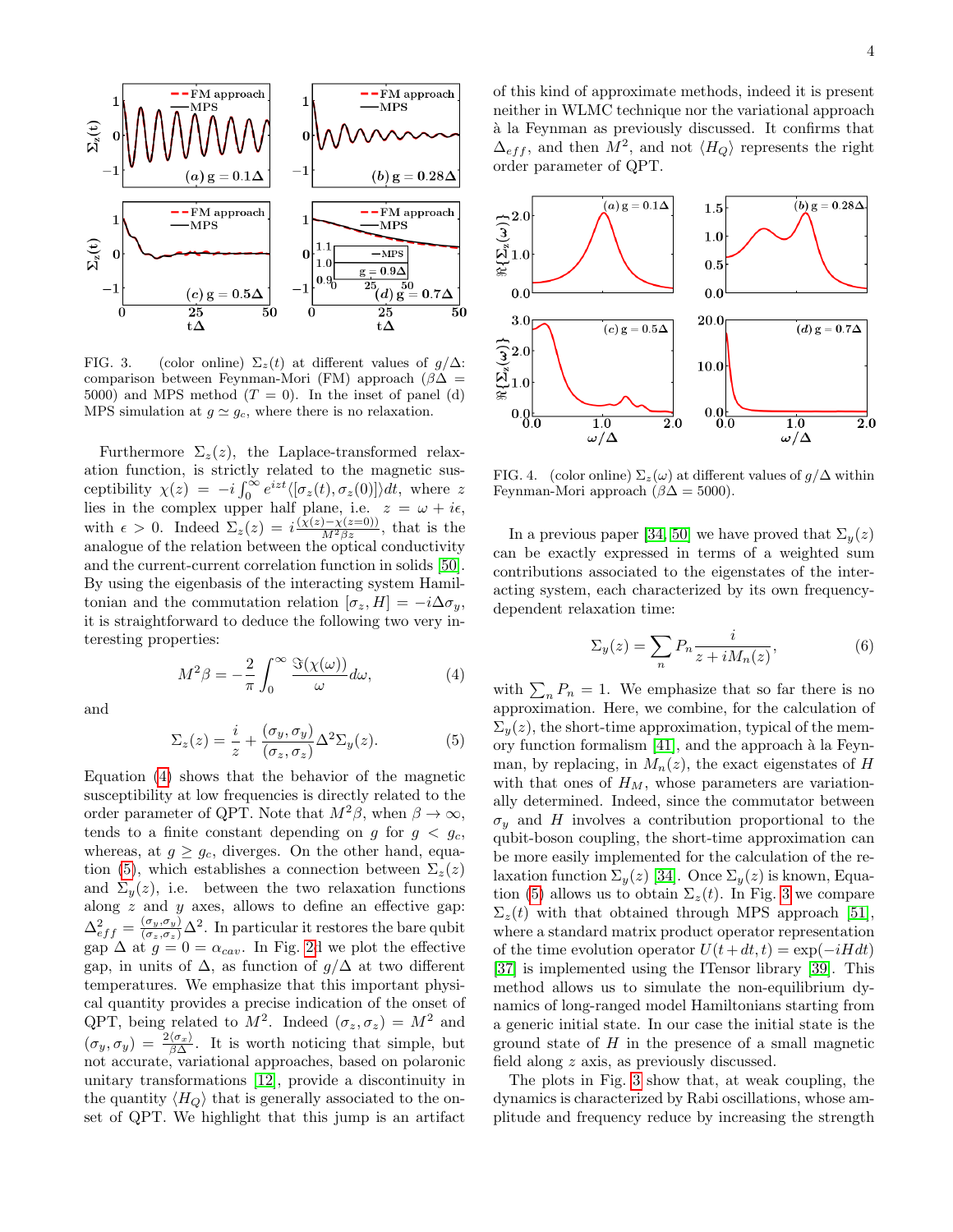of the coupling  $g/\Delta$ . By furtherly increasing  $g/\Delta$ , the relaxation becomes exponential: this is the analogue of the Toulouse point in the spin-boson model. Then the relaxation time gets longer and longer, and, at  $g \geq g_c$ , the system does not relax, i.e.  $\Sigma_z(t) = 1$  independently on time t, signalling the occurence of QPT. The behavior of the relaxation function in the frequency domain sheds further light on the relaxation processes. In the weak coupling regime, the real part of  $\Sigma_z(\omega)$  exhibits only a peak centered, essentially, at the bare qubit gap  $\Delta$ . At  $q = 0.28\Delta$ , the effective gap turns out to be equal to the resonator frequency: the spectrum presents avoided crossings, giving rise to the so called vacuum Rabi splitting [\[52\]](#page-5-18). By increasing  $q/\Delta$ , there is a transfer of spectral weight towards lower frequencies. In particular, when  $\Sigma_z(t)$  exhibits an exponential behavior,  $\Re(\Sigma_z(\omega))$  is characterized by a peak centered at zero frequency. The width of this structure becomes narrower and narrower, and, at  $g = g_c$ ,  $\Re(\Sigma_z(\omega))$  exhibits a delta function centered at zero frequency: it signals the onset of QPT.

Starting from an inductive coupling between a flux qubit and an LC oscillator via Josephson junctions as in [\[19\]](#page-4-12), for the experimental observation we propose to introduce a dissipative element in the LC circuit. Following Devoret [\[53,](#page-5-19) [54\]](#page-5-20) we replace it with a continuum of harmonic oscillators as in the Caldeira-Legget model [\[55\]](#page-5-21). By using the values measured in Ref. [\[19\]](#page-4-12), the resistance turns out to be  $R \simeq \frac{0.24}{\alpha_{cav}} k\Omega$ , so that  $\alpha_{cav} \simeq 0.2$ corresponds to  $R \simeq 1.2 \; k\Omega$ . Then, for moderate values of the dissipation, R is of the order of  $k\Omega$  and QPT occurs for values of  $g_c/\omega_0 \simeq 1$ , i.e.  $g_c$  lies in the deep strong coupling regime that can be experimentally reached [\[19\]](#page-4-12).

Conclusions. We proved that the open quantum Rabi model exhibits a QPT by varying the strength of the coupling between the qubit and the resonator, even in the presence of extremely low dissipation magnitude. We characterized QPT unveiling its signatures both at and out of thermodynamic equilibrium by using typical linear response measurements.

- <span id="page-4-0"></span>[1] I. I. Rabi, Phys. Rev. 49[, 324 \(1936\).](https://doi.org/10.1103/PhysRev.49.324)
- <span id="page-4-1"></span>[2] E. Jaynes and F. Cummings, [Proceedings of the IEEE](https://doi.org/10.1109/PROC.1963.1664) 51[, 89 \(1963\).](https://doi.org/10.1109/PROC.1963.1664)
- [3] D. Zueco, G. M. Reuther, S. Kohler, and P. Hänggi, [Phys.](https://doi.org/10.1103/PhysRevA.80.033846) Rev. A 80[, 033846 \(2009\).](https://doi.org/10.1103/PhysRevA.80.033846)
- <span id="page-4-2"></span>[4] D. Braak, [Phys. Rev. Lett.](https://doi.org/10.1103/PhysRevLett.107.100401) **107**, 100401 (2011).
- <span id="page-4-3"></span>[5] J. M. Raimond, M. Brune, and S. Haroche, [Rev. Mod.](https://doi.org/10.1103/RevModPhys.73.565) Phys. 73[, 565 \(2001\).](https://doi.org/10.1103/RevModPhys.73.565)
- <span id="page-4-4"></span>[6] H. Mabuchi and A. C. Doherty, Science 298[, 1372 \(2002\).](https://doi.org/10.1126/science.1078446)
- <span id="page-4-5"></span>[7] G. Romero, D. Ballester, Y. M. Wang, V. Scarani, and E. Solano, [Phys. Rev. Lett.](https://doi.org/10.1103/PhysRevLett.108.120501) 108, 120501 (2012).
- <span id="page-4-6"></span>[8] T. H. Kyaw, D. A. Herrera-Martí, E. Solano, G. Romero, and L.-C. Kwek, Phys. Rev. B 91[, 064503 \(2015\).](https://doi.org/10.1103/PhysRevB.91.064503)
- <span id="page-4-7"></span>[9] S. Felicetti, M. Sanz, L. Lamata, G. Romero, G. Johansson, P. Delsing, and E. Solano, [Phys. Rev. Lett.](https://doi.org/10.1103/PhysRevLett.113.093602) 113,

[093602 \(2014\).](https://doi.org/10.1103/PhysRevLett.113.093602)

- <span id="page-4-8"></span>[10] D. Leibfried, R. Blatt, C. Monroe, and D. Wineland, [Rev.](https://doi.org/10.1103/RevModPhys.75.281) Mod. Phys. 75[, 281 \(2003\).](https://doi.org/10.1103/RevModPhys.75.281)
- <span id="page-4-9"></span>[11] D. Z. Rossatto, C. J. Villas-Bôas, M. Sanz, and E. Solano, Phys. Rev. A 96[, 013849 \(2017\).](https://doi.org/10.1103/PhysRevA.96.013849)
- <span id="page-4-23"></span>[12] D. Zueco and J. García-Ripoll, [Phys. Rev. A](https://doi.org/10.1103/PhysRevA.99.013807)  $99, 013807$ [\(2019\).](https://doi.org/10.1103/PhysRevA.99.013807)
- [13] L. Magazzù and M. Grifoni, [Journal of Statistical Me](https://doi.org/10.1088/1742-5468/ab3da8)[chanics: Theory and Experiment](https://doi.org/10.1088/1742-5468/ab3da8) 2019, 104002 (2019).
- <span id="page-4-10"></span>[14] M. C. Goorden, M. Thorwart, and M. Grifoni, [Phys. Rev.](https://doi.org/10.1103/PhysRevLett.93.267005) Lett. 93[, 267005 \(2004\).](https://doi.org/10.1103/PhysRevLett.93.267005)
- <span id="page-4-11"></span>[15] I. Chiorescu, P. Bertet, K. Semba, Y. Nakamura, C. J. P. M. Harmans, and J. E. Mooij, Nature 431[, 159 \(2004\).](https://doi.org/10.1038/nature02831)
- [16] A. Wallraff, D. I. Schuster, A. Blais, L. Frunzio, R.-S. Huang, J. Majer, S. Kumar, S. M. Girvin, and R. J. Schoelkopf, Nature 431[, 162 \(2004\).](https://doi.org/10.1038/nature02851)
- [17] T. Niemczyk, F. Deppe, H. Huebl, E. P. Menzel, F. Hocke, M. J. Schwarz, J. J. Garcia-Ripoll, D. Zueco, T. Hümmer, E. Solano, A. Marx, and R. Gross, [Nature](https://doi.org/10.1038/nphys1730) Physics 6[, 772 \(2010\).](https://doi.org/10.1038/nphys1730)
- [18] P. Forn-Díaz, J. Lisenfeld, D. Marcos, J. J. García-Ripoll, E. Solano, C. J. P. M. Harmans, and J. E. Mooij, [Phys.](https://doi.org/10.1103/PhysRevLett.105.237001) Rev. Lett. 105[, 237001 \(2010\).](https://doi.org/10.1103/PhysRevLett.105.237001)
- <span id="page-4-12"></span>[19] F. Yoshihara, T. Fuse, S. Ashhab, K. Kakuyanagi, S. Saito, and K. Semba, [Nature Physics](https://doi.org/10.1038/nphys3906) 13, 44 (2017).
- <span id="page-4-13"></span>[20] G. Wendin, [Reports on Progress in Physics](https://doi.org/10.1088/1361-6633/aa7e1a) 80, 106001 [\(2017\).](https://doi.org/10.1088/1361-6633/aa7e1a)
- <span id="page-4-14"></span>[21] In general, the strong coupling regime is obtained when g exceeds the rate at which excitations decay into the environment, g being the strength of the coupling qubitresonator. If  $g$  is small with respect to the resonator frequency  $\omega_0$  and the qubit gap  $\Delta$ , and the frequencies fulfill the condition  $|\Delta-\omega_0| \ll |\omega_0+\Delta|$ , the interaction is faithfully described with the Jaynes-Cummings model, where coupling terms that simultaneously excite or de-excite the system and the field are neglected. When  $q/\Delta$  and  $q/\omega_0$  are about 0.1, the Jaynes-Cummings model fails in rightly describing the Rabi model: this is the so called strong coupling regime. Finally if  $g/\Delta$  and  $g/\omega_0$  are of order of 1 or greater than 1, the deep strong coupling regime is reached.
- <span id="page-4-15"></span>[22] C. Emary and T. Brandes, [Phys. Rev. E](https://doi.org/10.1103/PhysRevE.67.066203) 67, 066203 [\(2003\).](https://doi.org/10.1103/PhysRevE.67.066203)
- <span id="page-4-16"></span>[23] T. Jaako, Z.-L. Xiang, J. J. Garcia-Ripoll, and P. Rabl, Phys. Rev. A 94[, 033850 \(2016\).](https://doi.org/10.1103/PhysRevA.94.033850)
- <span id="page-4-17"></span>[24] A. Murani, N. Bourlet, H. le Sueur, F. Portier, C. Altimiras, D. Esteve, H. Grabert, J. Stockburger, J. Ankerhold, and P. Joyez, Phys. Rev. X 10[, 021003 \(2020\).](https://doi.org/10.1103/PhysRevX.10.021003)
- [25] F. Guinea, V. Hakim, and A. Muramatsu, [Phys. Rev.](https://doi.org/10.1103/PhysRevLett.54.263) Lett. 54[, 263 \(1985\).](https://doi.org/10.1103/PhysRevLett.54.263)
- [26] P. Werner and M. Troyer, [Phys. Rev. Lett.](https://doi.org/10.1103/PhysRevLett.95.060201) 95, 060201 [\(2005\).](https://doi.org/10.1103/PhysRevLett.95.060201)
- [27] S. L. Lukyanov and P. Werner, [Journal of Statistical Me](https://doi.org/10.1088/1742-5468/2007/06/p06002)[chanics: Theory and Experiment](https://doi.org/10.1088/1742-5468/2007/06/p06002) 2007, P06002 (2007).
- <span id="page-4-18"></span>[28] M. Kanta, S. Hiroyuki, O. Masaki, and A. Yuto, Absence versus presence of dissipative quantum phase transition in josephson junctions (2021), [arXiv:2111.13710 \[cs.MS\].](https://arxiv.org/abs/2111.13710)
- <span id="page-4-19"></span>[29] U. Weiss, Quantum Dissipative Systems (World Scientific, 1999).
- <span id="page-4-20"></span>[30] M.-J. Hwang, R. Puebla, and M. B. Plenio, [Phys. Rev.](https://doi.org/10.1103/PhysRevLett.115.180404) Lett. 115[, 180404 \(2015\).](https://doi.org/10.1103/PhysRevLett.115.180404)
- <span id="page-4-21"></span>[31] M.-J. Hwang, P. Rabl, and M. B. Plenio, [Phys. Rev. A](https://doi.org/10.1103/PhysRevA.97.013825) 97[, 013825 \(2018\).](https://doi.org/10.1103/PhysRevA.97.013825)
- <span id="page-4-22"></span>[32] M.-L. Cai, Z.-D. Liu, W.-D. Zhao, Y.-K. Wu, Q.-X. Mei,